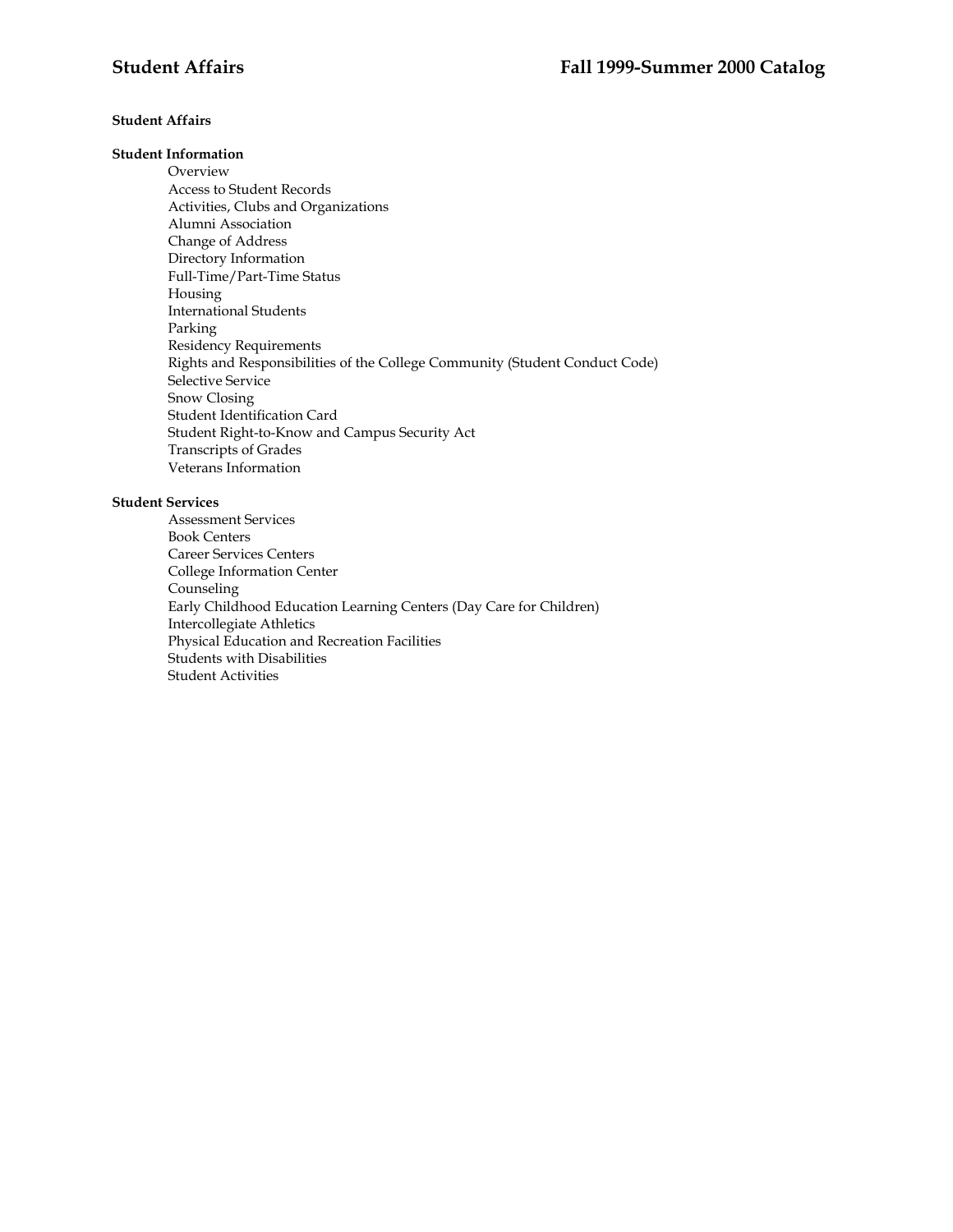# **Student Information**

## **Overview**

The College's programs are designed to fulfill the needs of the residents of Cuyahoga County. Information concerning the cost of attending the College, refunds, rights and responsibilities of students, academic programs and student retention is available from the Office of the Dean of Student Affairs on each campus. Information concerning financial assistance is available from the Office of Financial Aid on each campus.

## **Access to Student Records**

The College, as part of its responsibilities to students, must maintain accurate and confidential student records. The College recognizes the rights of students to have access to their educational records and to limit such access by others in accordance with the Family Educational Rights and Privacy Act. These rights are spelled out in the College's Student Records Policy.

Student records, with certain exceptions, will not be released without prior consent of the student. Students have the right to review and question the content of their educational records within a reasonable time after making a request for such a review. If there are any questions as to the accuracy or appropriateness of the records that cannot be resolved informally, an opportunity for a hearing on the matter is provided. Students wishing to review their educational records may apply to the appropriate Office of Admissions and Records for details regarding College policy and procedure designed to expedite their request.

## **Activities, Clubs and Organizations**

Every student is welcome to participate in a variety of activities ranging from involvement in the College and campus governance systems, to fine arts and entertainment programming, and membership in student organizations and clubs.

Participation in College governance includes membership on numerous College and campus committees.

Participation in developing co-curricular activities includes committees on each campus that select and plan films, lectures, dramas, other entertainment and various recreational, leisure-time and educational programs.

Student organizations covering a wide spectrum of interests exist to meet the needs of students. Further information may be obtained from the Office of Student Activities on each campus.

Among the many activities and organizations to be found on one or more of the CCC campuses each semester are:

- Access Club
- Asian American Friendship Club
- Association of Diagnostic Medical Imaging Technology Students
- Black Student Union
- Business Club
- Chess Club
- Chi Gamma Iota Vets Club
- Choirs
- Concerts
- Cultural Exhibits
- Dances and other social functions
- Dental Lab Association
- Dietetic Tech Club
- Drama Club
- Fine Arts
- Hispanic Organization Looking Ahead (HOLA)
- **Interest Groups**
- International Club
- Jazz Bands
- Latin American Student Organization
- **Lectures**
- Nursing Student Association
- Occupational Therapy Clubs
- Phi Theta Kappa Honor Society
- Psychology Club
- Physical Therapy Clubs
- Recreation/game areas
- Religious Clubs
- Student Newspapers
- Student Senate
- Ski Club
- Tau Alpha Pi Engineering Club
- Theater performances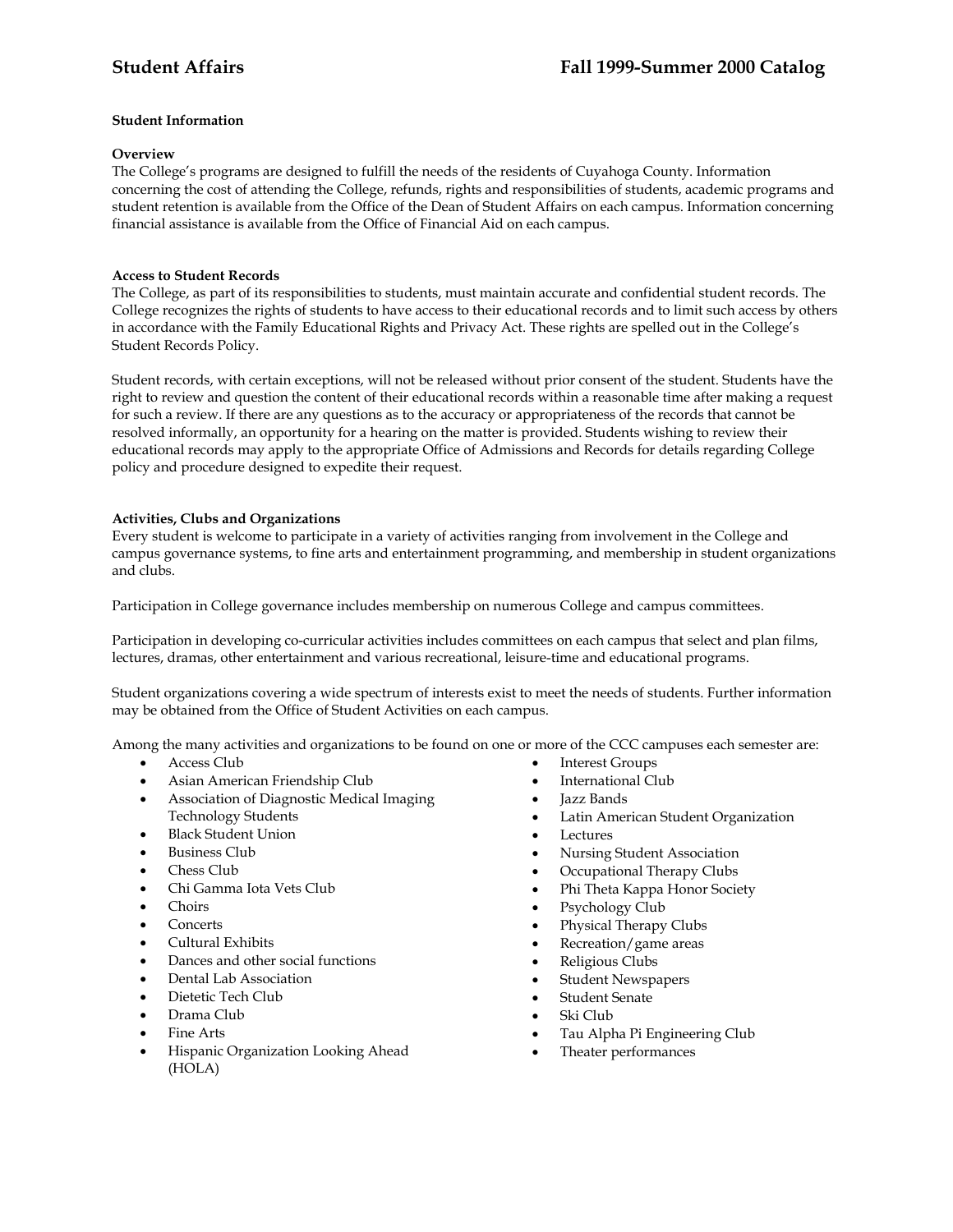### **Alumni Association**

The Alumni Association is a social and service organization designed to develop a stronger bond among former students, the College and the community. Its mission is to raise money for scholarships to support CCC students, to promote the College by participating in civic and community activities, and to provide opportunities for graduates and former students to meet to exchange information regarding careers. Membership is open to all CCC graduates and former students who have successfully completed 30 semester hours before leaving the College. Contact the CCC Alumni Relations Office for further details.

## **Change of Address**

A student should report a change of address on forms available in the Office of Admissions and Records. A change of address does not automatically change residency status for the benefit of tuition charges.

## **Directory Information**

Students participating in recognized activities including sports may have directory information released to third parties. Such information includes the students' names, addresses, major fields of study and areas of participation. Such students may control the release of information by contacting the Office of the Dean of Student Affairs and following the specified procedures.

## **Full-Time/Part-Time Status**

A student must take at least 12 semester credits, usually referred to as credit hours or hours, to be considered a fulltime student. A counselor or advisor may recommend a heavier or lighter load depending on ability and/or past performance. A part-time student is one registered for fewer than 12 semester credits. When job or family commitments restrict the time available for attending classes, careful and realistic planning is necessary to successfully manage one's job and academic studies.

Each credit hour usually requires a minimum of two hours of outside study each week. A student employed full time should probably not attempt to carry more than two courses per semester. A student who is working part time might consider taking more than two courses per semester, depending on other demands made on her/his time.

### **Housing**

CCC is a commuter institution primarily designed to serve residents of Cuyahoga County and, therefore, does not provide housing for its students. The College has an arrangement, however, with Cleveland State University to provide housing for College students on a space available basis. Students should consult their campus Student Affairs Dean.

### **International Students**

CCC will admit international students who meet the special admissions requirements established for obtaining F-1 visa status. Admission of an international student to the College does not assure admission to a particular course and/or career program. Admission to a particular course and/or career program will be based upon criteria determined by the College. The number of international students admitted is related to the extent of special services that can be made available by the College.

As part of the admissions procedure, international students are required to show proficiency in English. New international students will be required to take an English and mathematics placement test before registration. For more information regarding assessment or placement tests, please contact the Assessment Office at one of the campuses.

### **Parking**

A pay-upon-exit parking fee is charged at all three campuses and at the District Administrative Services building. Parking cards, allowing unlimited exit, may be purchased on a semester basis.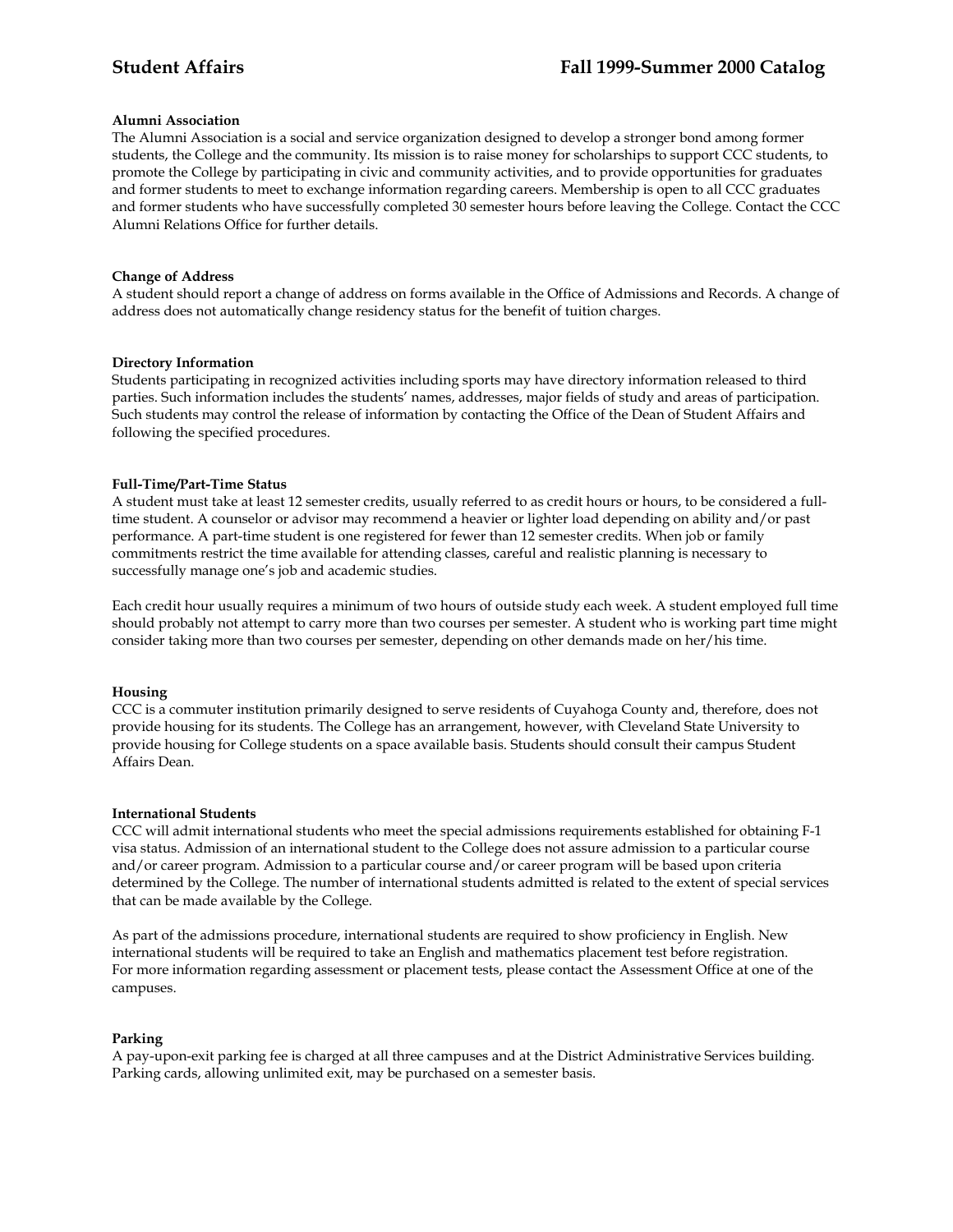# **Residency Requirements**

CCC is supported by the taxpayers of Cuyahoga County and assisted by the State of Ohio. Students who are not county residents pay out-of-county or out-of-state fees. A student's official residency status is determined at the time of registration according to the residency policies of the State of Ohio, the Ohio Board of Regents and the Cuyahoga Community College Board of Trustees. A change to a Cuyahoga County address does not automatically entitle a student to pay the same instructional fees as a Cuyahoga County resident. It is the student's responsibility to request a change of residency status and provide supporting documentation at the appropriate campus by the first week of class.

For purposes of residency, a resident of Cuyahoga County/Ohio shall mean any person who can show proof of maintaining a 12-month domicile in this county/state not for the sole purpose of education, and is subject to tax liability. General residency for subsidy and tuition surcharge purposes shall also be applied to such persons as dependent students, persons living and gainfully employed in Ohio and pursuing a part-time program of instruction at CCC, and persons on active military service residing in Ohio or maintaining Ohio residency. There is also a provision for "instant" full-time residency of spouse and dependents who have accepted full-time employment and established primary domicile for reasons other than gaining the benefit of favorable tuition rates in Cuyahoga County/Ohio. More information on residency requirements is available in the Office of Admissions and Records at each campus

## **Rights and Responsibilities of the College Community (Student Conduct Code)**

In December 1968, the College's Board of Trustees adopted the Policy on Rights and Responsibilities developed and recommended by a committee on student conduct. The committee consisted of representatives of the College's student body, Board of Trustees, faculty and administration.

The policy, codified in response to a directive by the 107th General Assembly of the State of Ohio, was prepared in an effort to encourage an environment conducive to the growth and development of all members of the College community. In preparation of the document, a positive attitude and a consistency with the mores of American society were maintained. The policy stresses the responsibilities necessary to maintain freedom, and establishes and protects the rights of all members of the College community. The College's Policy on Rights and Responsibilities may be found in the College-wide Policy/Procedure Manual.

# **Selective Service**

Male students born after December 31, 1959 must complete a statement of Selective Service Status to qualify for incounty or in-state tuition rates and to be eligible for financial aid. The statement requires a Selective Service Registration number or reason for exemption. Contact the Office of Admissions and Records for information.

In accordance with the Defense Department Authorization Act (Pub. L. 97-252) and the Ohio Revised Code 3345.32, any student who is required to register with the Selective Service and fails to do so will be ineligible for federal and State of Ohio student financial aid funds. Contact the Financial Aid Office at your campus for further information.

### **Snow Closing**

The College is committed to providing the student with the maximum number of instructional days possible. In instances of severe weather conditions the College initiates a procedure to determine if classes can continue as scheduled. The two criteria that determine if classes will be held are: 1) the municipalities and State Department of Transportation can confirm prior to 6:00 a.m. that the main roads and highways will be accessible, and 2) the Campus Physical Plant Departments can confirm that sufficient parking areas and access routes to campus buildings can be cleared. If these two criteria can be fulfilled, classes will be held. Snow closing announcements will be broadcast over all local electronic media.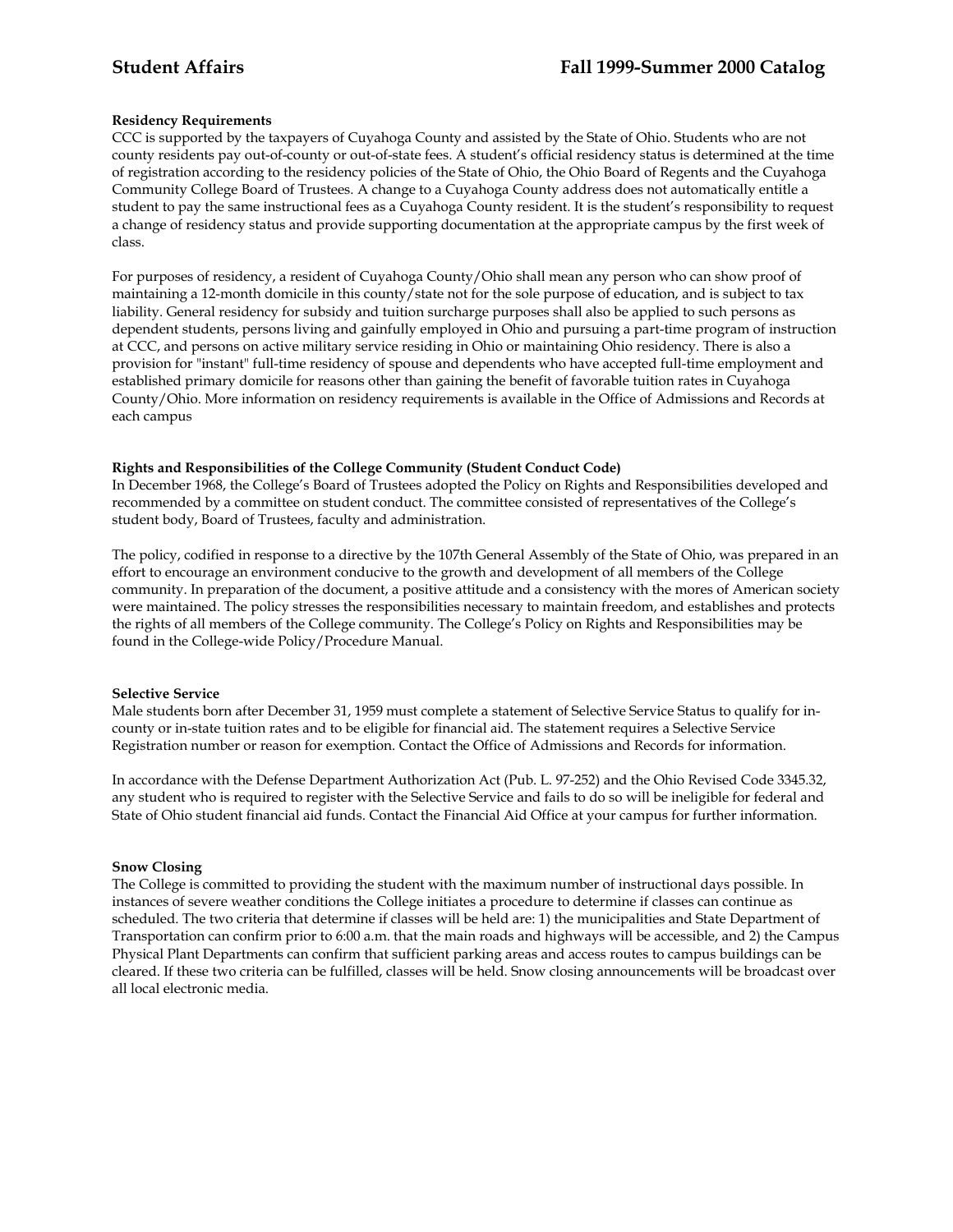## **Student Identification Card**

Each student must obtain a CCC ID card as part of the registration procedure. Students who register in person will get their card during the registration process.

Currently enrolled students are expected to carry their ID cards at all times.

The card is required for registration processes, library checkout purposes, computer lab use and admittance to the athletic center, athletic, cultural and social events.

The CCC ID card is non-transferable and is void unless it is signed by the student and validated for the current term. There is a charge for replacing the ID card.

## **Student Right-to-Know and Campus Security Act**

CCC complies with all Federal regulations concerning the Student Right-to-Know and Campus Security Act. For specific information regarding the Student Right-to-know and Campus Security Act, contact your campus Office of Admissions and Records.

## **Transcripts of Grades**

Information on a student's academic performance is available via direct semester grade mailings or the transcript record. Students must file all grade disputes within 180 calendar days after the disputed grade is recorded. Students may request official transcripts of grades earned at CCC through the Office of Admissions and Records. Individual requests must bear the student's signature. Students receive one free transcript upon graduation. Other copies may be obtained from the Office of Admissions and Records for a nominal fee.

### **Veterans Information**

Students may be eligible for educational benefits from the Veterans Administration (VA) while attending CCC. The College is approved for the training of veterans under the provisions of the War Orphans Assistance Act and the Veterans Readjustment Benefits Act of 1966.

To receive benefits, students/veterans at CCC must maintain satisfactory academic progress toward an educational objective, attend classes, maintain an acceptable grade point average, and, of equal importance, periodically notify the campus Admissions and Records Office and the Veterans Affairs Office of their enrollment and any changes in enrollment.

The College, in turn, is responsible for notifying the Veterans Administration of academic status changes, students' failure to attend classes, and the degree to which veterans are or are not maintaining satisfactory academic progress.

CCC will grant two semester hours of academic credit in Physical Education to veterans who have served at least 365 days on active duty in military service of the United States. After a veteran has been officially admitted to the College, a certified copy of Form DD-214 must be submitted to the Office of Admissions and Records in order to receive Physical Education credits for basic physical training during military service.

The College also participates in the Veterans Upward Bound program which assists veterans in completing basic educational skills, General Educational Development (GED) tests and joining special training programs as well as providing assistance in gaining admission to post-secondary educational/vocational programs and in obtaining other aid when necessary.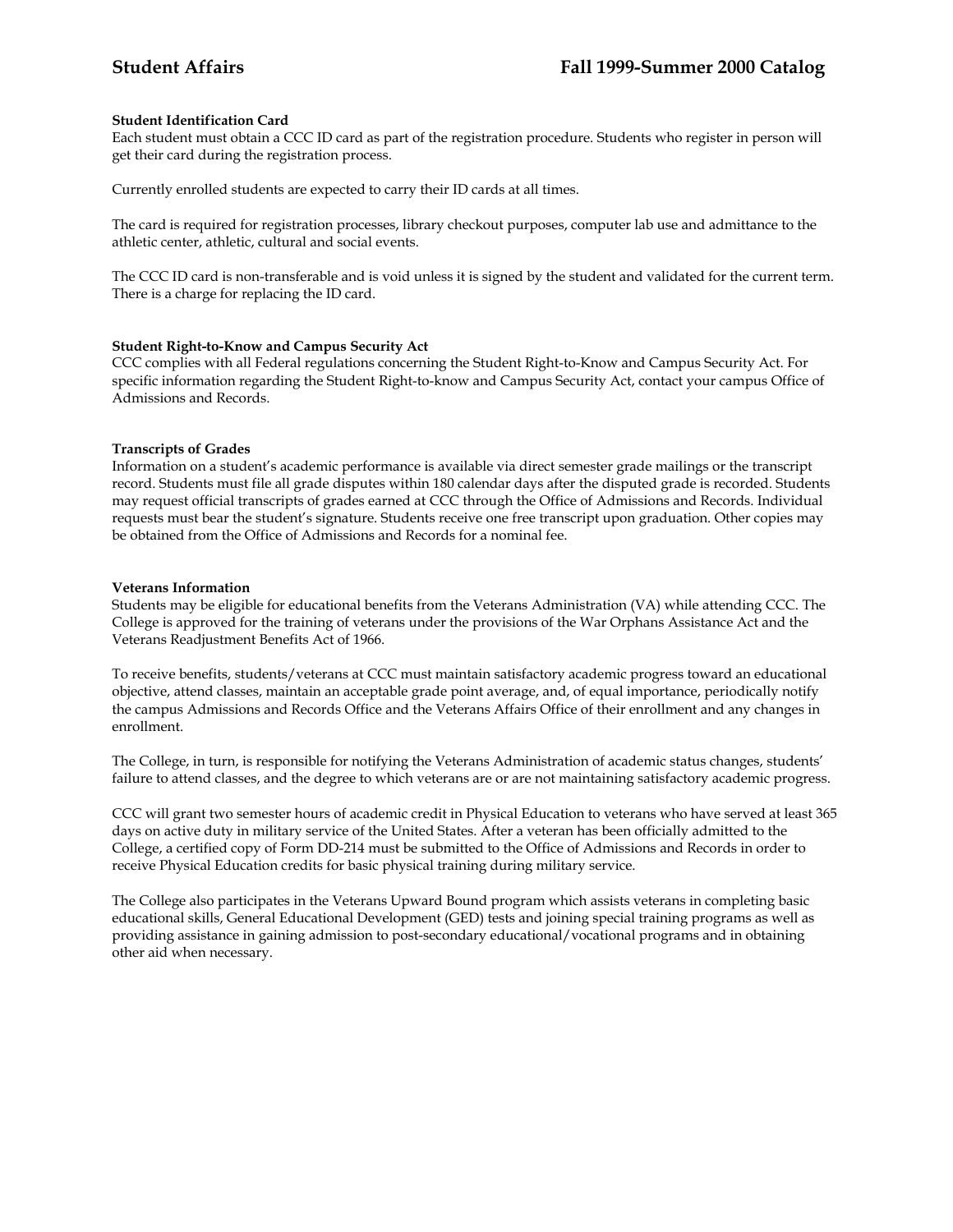# **Student Services**

### **Assessment Services**

All three campuses offer assessment services. The College will assess the English and mathematics skills of its students and prescribe enrollment in appropriate English and mathematics courses to maximize the student's opportunities for open access, equity and academic excellence.

The following students must participate in the assessment and placement process prior to registration:

- All students registering for an initial English or mathematics course.
- All students who register for 12 or more credit hours during their initial term at the College.
- All students who have accumulated a total of 12 credits during previous terms.
- All applicants who are currently in high school.

Students will be permitted to retake their placement tests one time only. Students who retake their placement tests prior to enrolling during the upcoming semester must retake their placement tests before the first class meeting. Placement scores will be valid for a maximum of one year from the date the original placement test was taken (pending Board Approval).

Persons holding a college degree may have the assessment process waived.

Students whose native language is not English must take the test for English language proficiency.

Students applying for financial aid who cannot provide documentation that they hold a high school diploma must take Ability to Benefit tests in order to establish eligibility for financial aid.

### **Book Centers**

Book Centers are located at the three campuses to serve students, faculty and staff by providing required textbooks and supplies. In addition, the Book Centers carry a selection of non-required books and incidental items.

# **Career Services Centers**

The Career Services Centers offer programs that provide opportunities to students and alumni, which address their respective career development and/or employment needs.

The Career Development programs are designed to contribute to the readiness of the individual to make the transition from education to work. This may be accomplished through cooperative education experience, career advisement activities or introduction to selected occupational information.

Career advisors are available on campus to assist students in preparing for the job market. Students and alumni are assisted in resume writing, interviewing and job search/career strategies.

Each campus has a Job/Career Employment program to help individuals implement their particular career goals. The program's career activities include referrals to full and part-time employment opportunities, graduate credential services, on-campus employer recruitment program and career informational days.

# **College Information Center**

The College Information Center provides convenient enrollment support services to the College's new, continuing and returning students. Students are able to call customer service representatives for prompt responses to inquiries they may have about class registration or, for the most part, current information on available academic and student services at CCC.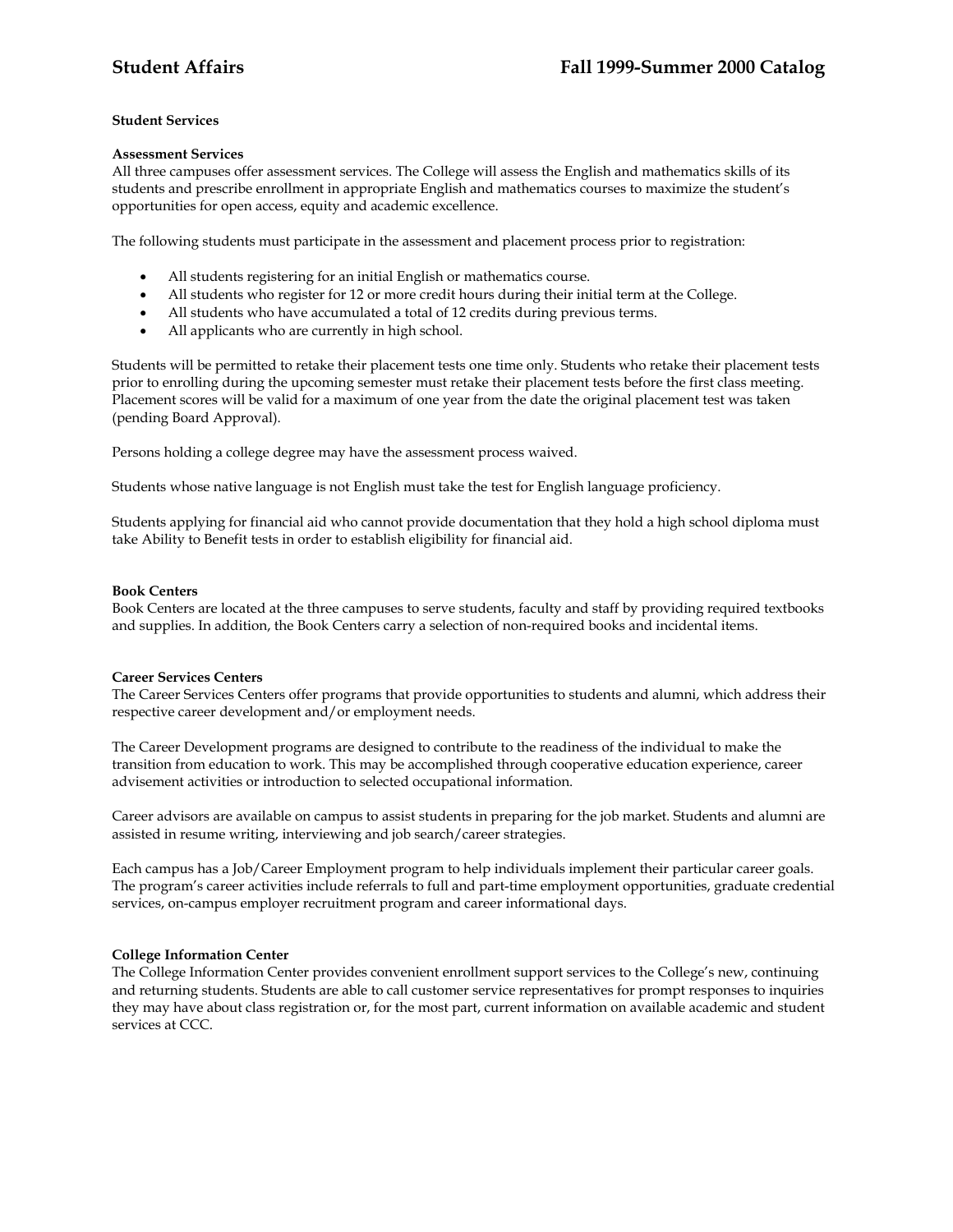## **Counseling**

Professional counselors at each of the campuses help students achieve productive and rewarding experiences at the College. Counseling services are available for all students regardless of full-time, part-time, day or evening status.

Students should attend a College orientation session and schedule a conference with a counselor to discuss their educational background, interests and goals once admitted to the College. The counselors offer assistance in choosing an appropriate program of study from the variety of courses offered. Students are encouraged to meet with a counselor on a regular basis for academic advising to review their educational progress toward their educational objectives, select appropriate courses and schedules.

Also, counselors can assist students who wish to clarify their educational or career goals through individual and group counseling career development courses and reference to available career resource materials in the campus libraries. Counselors and campus psychologists also provide confidential professional help for personal problems.

Students can set up appointments in the Counseling Office.

## **Early Childhood Education Learning Centers (Day Care for Children)**

The Early Childhood Education Learning Centers, located at each of the three campuses, offer full-day, half-day and flex-time service for the children of students, faculty and staff as well as parents who reside in the community. The Centers provide planned, developmentally appropriate programs for toddlers and preschool-age children.

### **Intercollegiate Athletics**

The College is a member of the National Junior College Athletic Association and participates with other two-year colleges from Ohio, Indiana and Michigan in Region XII NJCAA competition. Independent contests are scheduled with colleges' from New York, Indiana, Pennsylvania, Kentucky and Illinois.

The official colors of the College athletic programs are red, white and blue. The name of the College athletic teams is "Challengers". Intercollegiate sports offered are: men's soccer, women's volleyball, men's cross country, women's cross country, men's indoor track, women's indoor track, men's outdoor track, women's outdoor track, baseball, women's softball, men's basketball, women's basketball and wrestling.

# **Physical Education and Recreation Facilities**

The College offers a program of athletic; physical education and recreation designed to develop an understanding and appreciation of physical fitness and to improve the student's recreational skills.

Facilities at Eastern Campus include a multi-purpose gymnasium suitable for a variety of activities including basketball, volleyball, badminton, tennis and wrestling; activity space for individualized exercise; an indoor jogging track; a weight training room; and locker and shower rooms. New outdoor facilities include an all-weather track, softball field, tennis courts, basketball court and volleyball court.

The Metropolitan Campus indoor facilities include a gymnasium, a swimming pool, racquetball/handball courts, a weight training room, a wrestling room, fitness rooms, dance studios and locker and shower rooms. Outdoor facilities include an all-weather track, a soccer field, a softball field, a baseball field, tennis and basketball courts.

The indoor facilities at the Western Campus include a fitness center, gymnasium, a swimming pool, a weight training room, a baseball batting cage, locker and shower rooms and an athletic training room. Outdoor facilities provided are an all-weather track, soccer fields, a lighted baseball field (complete with dugouts, press box and electric scoreboard), softball fields, tennis courts, a tennis volley wall, basketball and volleyball courts.